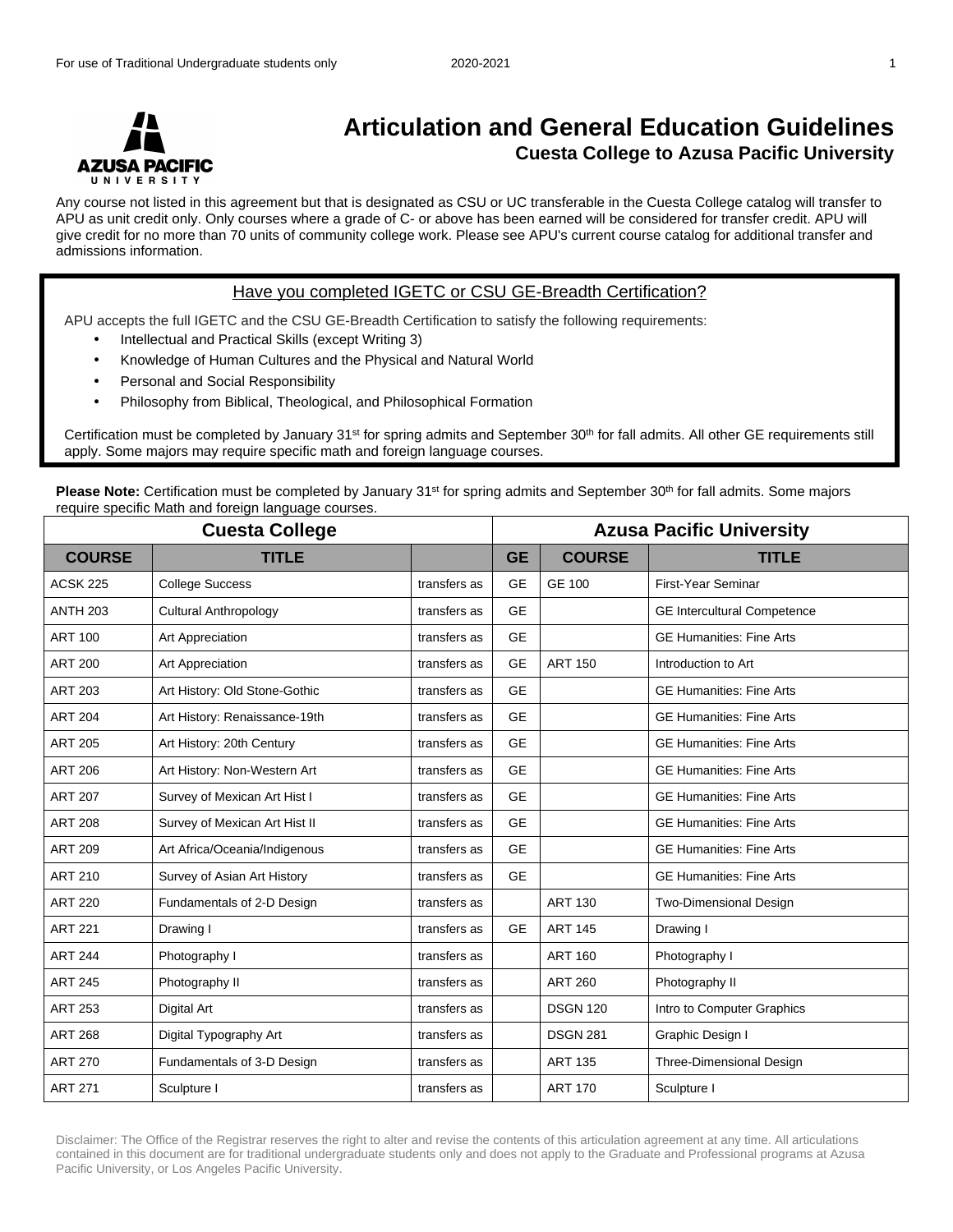| <b>Cuesta College</b>        |                                     |              | <b>Azusa Pacific University</b> |                 |                                                     |  |
|------------------------------|-------------------------------------|--------------|---------------------------------|-----------------|-----------------------------------------------------|--|
| <b>COURSE</b>                | <b>TITLE</b>                        |              | <b>GE</b>                       | <b>COURSE</b>   | <b>TITLE</b>                                        |  |
| <b>ART 272</b>               | Sculpture II                        | transfers as |                                 | <b>ART 270</b>  | Sculpture II                                        |  |
| <b>ART 280</b>               | Intro to Ceramics                   | transfers as | GE                              | <b>ART 105</b>  | Ceramics I                                          |  |
| <b>ART 282</b>               | Ceramics: Hand Building             | transfers as |                                 | <b>ART 206</b>  | Ceramics II                                         |  |
| <b>ASL 201</b>               | American Sign Language I            | transfers as | <b>GE</b>                       | <b>ASL 101</b>  | American Sign Language I                            |  |
| <b>ASL 202</b>               | American Sign Language II           | transfers as | <b>GE</b>                       | <b>ASL 102</b>  | American Sign Language II                           |  |
| <b>ASL 215A</b>              | Beginning American Sign Lang        | transfers as | <b>GE</b>                       | <b>ASL 101</b>  | American Sign Language I                            |  |
| <b>ASL 215B</b>              | American Sign Language II           | transfers as | <b>GE</b>                       | <b>ASL 102</b>  | American Sign Language II                           |  |
| <b>ASTR 210</b><br>ASTR 210L | Astronomy<br>Astronomy Lab          | transfers as | <b>GE</b>                       | <b>PHYC 140</b> | Introduction to Astronomy<br>Intro to Astronomy Lab |  |
| <b>ATHL 206</b>              | Intercollegiate Track & Field       | transfers as | <b>GE</b>                       |                 | <b>GE Fitness for Life</b>                          |  |
| <b>ATHL 208</b>              | Track & Field                       | transfers as | <b>GE</b>                       |                 | <b>GE Fitness for Life</b>                          |  |
| <b>ATHL 221</b>              | Off-Season Fall Athletes I          | transfers as | <b>GE</b>                       |                 | <b>GE Fitness for Life</b>                          |  |
| <b>ATHL 222</b>              | Off-Season Fall Athletes II         | transfers as | <b>GE</b>                       |                 | <b>GE Fitness for Life</b>                          |  |
| <b>ATHL 229</b>              | Off-Season Spring Athletes I        | transfers as | <b>GE</b>                       |                 | <b>GE Fitness for Life</b>                          |  |
| <b>ATHL 230</b>              | Off-Season Spring Athletes II       | transfers as | <b>GE</b>                       |                 | <b>GE Fitness for Life</b>                          |  |
| <b>ATHL 233</b>              | <b>Phys Condition Fall Athletes</b> | transfers as | <b>GE</b>                       |                 | <b>GE Fitness for Life</b>                          |  |
| <b>ATHL 239</b>              | Women's Intercolleg Water Polo      | transfers as | <b>GE</b>                       |                 | <b>GE Fitness for Life</b>                          |  |
| <b>ATHL 240</b>              | Men's Intercolleg Water Polo        | transfers as | <b>GE</b>                       |                 | <b>GE Fitness for Life</b>                          |  |
| <b>ATHL 241</b>              | Men's Water Polo                    | transfers as | <b>GE</b>                       |                 | <b>GE Fitness for Life</b>                          |  |
| ATHL 247                     | Independent Studies: Athletics      | transfers as | <b>GE</b>                       |                 | <b>GE Fitness for Life</b>                          |  |
| <b>ATHL 255</b>              | Women's Intercolleg Volleyball      | transfers as | <b>GE</b>                       |                 | <b>GE Fitness for Life</b>                          |  |
| <b>ATHL 260</b>              | Women's Intercollegiate Soccer      | transfers as | <b>GE</b>                       |                 | <b>GE Fitness for Life</b>                          |  |
| <b>ATHL 265</b>              | Intercollegiate Wrestling           | transfers as | <b>GE</b>                       |                 | <b>GE Fitness for Life</b>                          |  |
| <b>ATHL 270</b>              | Men's Fall Basketball               | transfers as | <b>GE</b>                       |                 | <b>GE Fitness for Life</b>                          |  |
| <b>ATHL 271</b>              | Men's Fall Basketball               | transfers as | <b>GE</b>                       |                 | <b>GE Fitness for Life</b>                          |  |
| <b>ATHL 275</b>              | Women's Fall Basketball             | transfers as | <b>GE</b>                       |                 | <b>GE Fitness for Life</b>                          |  |
| <b>ATHL 276</b>              | Women's Spring Basketball           | transfers as | <b>GE</b>                       |                 | <b>GE Fitness for Life</b>                          |  |
| <b>ATHL 280</b>              | Intercolleg Softball: Women         | transfers as | <b>GE</b>                       |                 | <b>GE Fitness for Life</b>                          |  |
| <b>ATHL 281</b>              | Softball Conditioning               | transfers as | <b>GE</b>                       |                 | <b>GE Fitness for Life</b>                          |  |
| <b>ATHL 282</b>              | Fast Pitch Softball                 | transfers as | <b>GE</b>                       |                 | <b>GE Fitness for Life</b>                          |  |
| <b>ATHL 285</b>              | Intercollegiate Baseball: Men       | transfers as | <b>GE</b>                       |                 | <b>GE Fitness for Life</b>                          |  |
| <b>ATHL 291</b>              | Intercolleg Swimming & Diving       | transfers as | <b>GE</b>                       |                 | <b>GE Fitness for Life</b>                          |  |
| <b>ATHL 293</b>              | Swimming & Diving                   | transfers as | <b>GE</b>                       |                 | <b>GE Fitness for Life</b>                          |  |
| ATHL 294                     | Advanced Swimming & Diving          | transfers as | GE                              |                 | <b>GE Fitness for Life</b>                          |  |
| <b>BIO 201A</b>              | Biology                             | transfers as | GE                              | <b>BIOL 151</b> | General Biology I                                   |  |
| <b>BIO 201B</b>              | Biology                             | transfers as |                                 | <b>BIOL 152</b> | General Biology II                                  |  |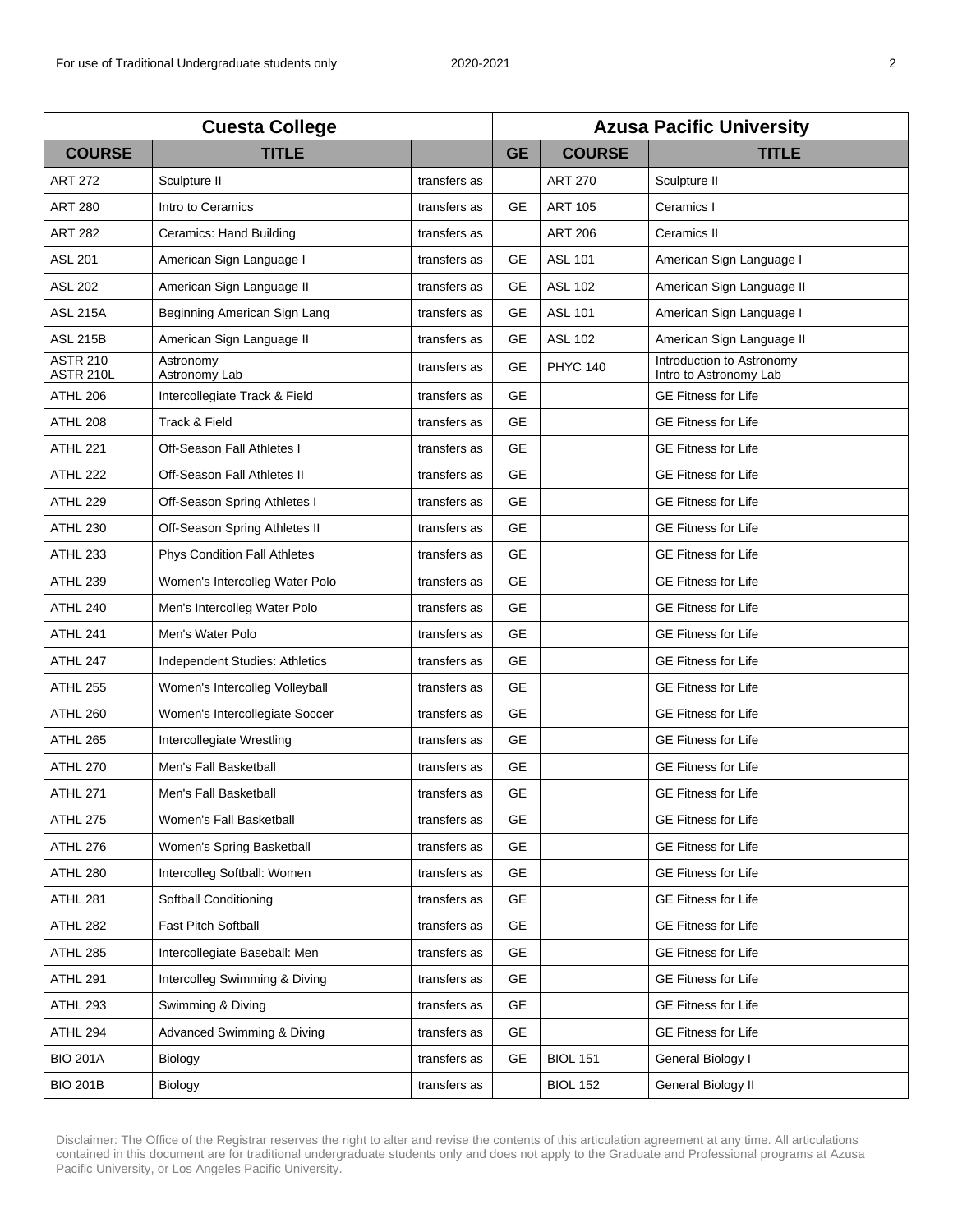| <b>Cuesta College</b>             |                                                           |              | <b>Azusa Pacific University</b> |                                    |                                                                     |  |
|-----------------------------------|-----------------------------------------------------------|--------------|---------------------------------|------------------------------------|---------------------------------------------------------------------|--|
| <b>COURSE</b>                     | <b>TITLE</b>                                              |              | <b>GE</b>                       | <b>COURSE</b>                      | <b>TITLE</b>                                                        |  |
| <b>BIO 202</b>                    | General Botany                                            | transfers as | <b>GE</b>                       |                                    | <b>GE Natural Sciences</b>                                          |  |
| <b>BIO 203</b>                    | General Zoology                                           | transfers as | <b>GE</b>                       |                                    | <b>GE Natural Sciences</b>                                          |  |
| <b>BIO 204</b>                    | Microbiology                                              | transfers as |                                 | <b>BIOL 220</b>                    | General Microbiology                                                |  |
| <b>BIO 205</b>                    | Human Anatomy                                             | transfers as |                                 | <b>BIOL 250</b>                    | Human Anatomy                                                       |  |
| <b>BIO 206</b>                    | General Human Physiology                                  | transfers as |                                 | <b>BIOL 251</b>                    | Human Physiology                                                    |  |
| <b>BIO 212</b><br><b>BIO 212L</b> | Human Biology<br>Human Biology Lab                        | transfers as | <b>GE</b><br><b>GE</b>          |                                    | <b>GE Natural Sciences</b><br><b>GE Natural Sciences Laboratory</b> |  |
| <b>BIO 216</b>                    | Plants & People                                           | transfers as | <b>GE</b>                       |                                    | <b>GE Natural Sciences</b>                                          |  |
| <b>BIO 220</b><br><b>BIO 220L</b> | <b>Environmental Biology</b><br>Environmental Biology Lab | transfers as | <b>GE</b><br><b>GE</b>          |                                    | <b>GE Natural Sciences</b><br><b>GE Natural Sciences Laboratory</b> |  |
| <b>BIO 221</b>                    | <b>General Ecology</b>                                    | transfers as | GE                              |                                    | <b>GE Natural Sciences</b>                                          |  |
| <b>BIO 222</b><br><b>BIO 222L</b> | Marine Biology<br>Marine Biology Lab                      | transfers as | <b>GE</b><br><b>GE</b>          |                                    | <b>GE Natural Sciences</b><br><b>GE Natural Sciences Laboratory</b> |  |
| <b>BUS 201A</b>                   | <b>Financial Accounting</b>                               | transfers as |                                 | ACCT <sub>120</sub>                | Principles of Accounting I                                          |  |
| <b>BUS 201B</b>                   | <b>Managerial Accounting</b>                              | transfers as |                                 | ACCT <sub>121</sub>                | Principles of Accounting II                                         |  |
| <b>BUS 218</b>                    | <b>Business Law</b>                                       | transfers as |                                 | <b>BUSI 296</b>                    | <b>Business Law</b>                                                 |  |
| <b>BUS 245</b>                    | Intro to Business                                         | transfers as |                                 | <b>BUSI 110</b>                    | <b>Business and Entrepreneurship</b>                                |  |
| CHEM 201A                         | <b>General College Chemistry</b>                          | transfers as | <b>GE</b>                       | <b>CHEM 151</b>                    | <b>General Chemistry I</b>                                          |  |
| CHEM 201B                         | <b>General College Chemistry</b>                          | transfers as |                                 | <b>CHEM 152</b>                    | <b>General Chemistry II</b>                                         |  |
| <b>CHEM 210</b>                   | Introductory Chemistry                                    | transfers as | <b>GE</b>                       | <b>CHEM 101</b>                    | <b>Chemistry and Society</b>                                        |  |
| CHEM 210FL                        | Intro Chemistry with Fac Assis                            | transfers as | GE                              | <b>CHEM 101</b>                    | <b>Chemistry and Society</b>                                        |  |
| <b>CHEM 211</b>                   | Intro Organic/Biochemistry                                | transfers as | <b>GE</b>                       | <b>CHEM 123</b>                    | <b>GOB Chem for Health Sciences</b>                                 |  |
| CHEM 212A                         | Organic Chemistry                                         | transfers as |                                 | <b>CHEM 251</b><br><b>CHEM 261</b> | Organic Chemistry: Theory I<br>Organic Chemistry - Lab              |  |
| CHEM 212B                         | <b>Organic Chemistry</b>                                  | transfers as |                                 | <b>CHEM 252</b><br><b>CHEM 262</b> | Organic Chemistry: Theory II<br>Organic Chemistry - Lab             |  |
| <b>CIS 210</b>                    | Intro to Computer Applications                            | transfers as |                                 | <b>BUSI 240</b>                    | Intro to Information Systems                                        |  |
| CJ 202                            | Intro to Criminal Justice                                 | transfers as | <b>GE</b>                       | CJ 110                             | Intro to Criminal Justice                                           |  |
| CJ 206                            | Concepts of Criminal Law                                  | transfers as |                                 |                                    | <b>Criminal Justice Elective</b>                                    |  |
| CJ 210                            | Principles of Investigation                               | transfers as |                                 |                                    | <b>Criminal Justice Elective</b>                                    |  |
| <b>COMM 201</b>                   | <b>Public Address</b>                                     | transfers as | <b>GE</b>                       | <b>COMM 111</b>                    | <b>Public Communication</b>                                         |  |
| <b>DANC 255</b>                   | <b>Ballet</b>                                             | transfers as | <b>GE</b>                       |                                    | <b>GE Fitness for Life</b>                                          |  |
| <b>DANC 256</b>                   | Jazz Dance                                                | transfers as | GE                              |                                    | <b>GE Fitness for Life</b>                                          |  |
| DANC 260A                         | <b>Beginning Modern Dance</b>                             | transfers as | <b>GE</b>                       |                                    | <b>GE Fitness for Life</b>                                          |  |
| DANC 260B                         | Intermediate Modern Dance                                 | transfers as | <b>GE</b>                       |                                    | <b>GE Fitness for Life</b>                                          |  |
| <b>DANC 260C</b>                  | Advanced Modern Dance                                     | transfers as | <b>GE</b>                       |                                    | <b>GE Fitness for Life</b>                                          |  |
| <b>DANC 270</b>                   | Dance Pilates                                             | transfers as | <b>GE</b>                       |                                    | <b>GE Fitness for Life</b>                                          |  |
| <b>DRA 200</b>                    | Acting I                                                  | transfers as |                                 | <b>THTR 113</b>                    | <b>Acting Fundamentals</b>                                          |  |
| <b>DRA 201A</b>                   | Principles of Acting                                      | transfers as |                                 | <b>THTR 113</b>                    | <b>Acting Fundamentals</b>                                          |  |
| <b>DRA 207</b>                    | Intro to the Theatre                                      | transfers as | GE                              | <b>THTR 115</b>                    | Introduction to Theater                                             |  |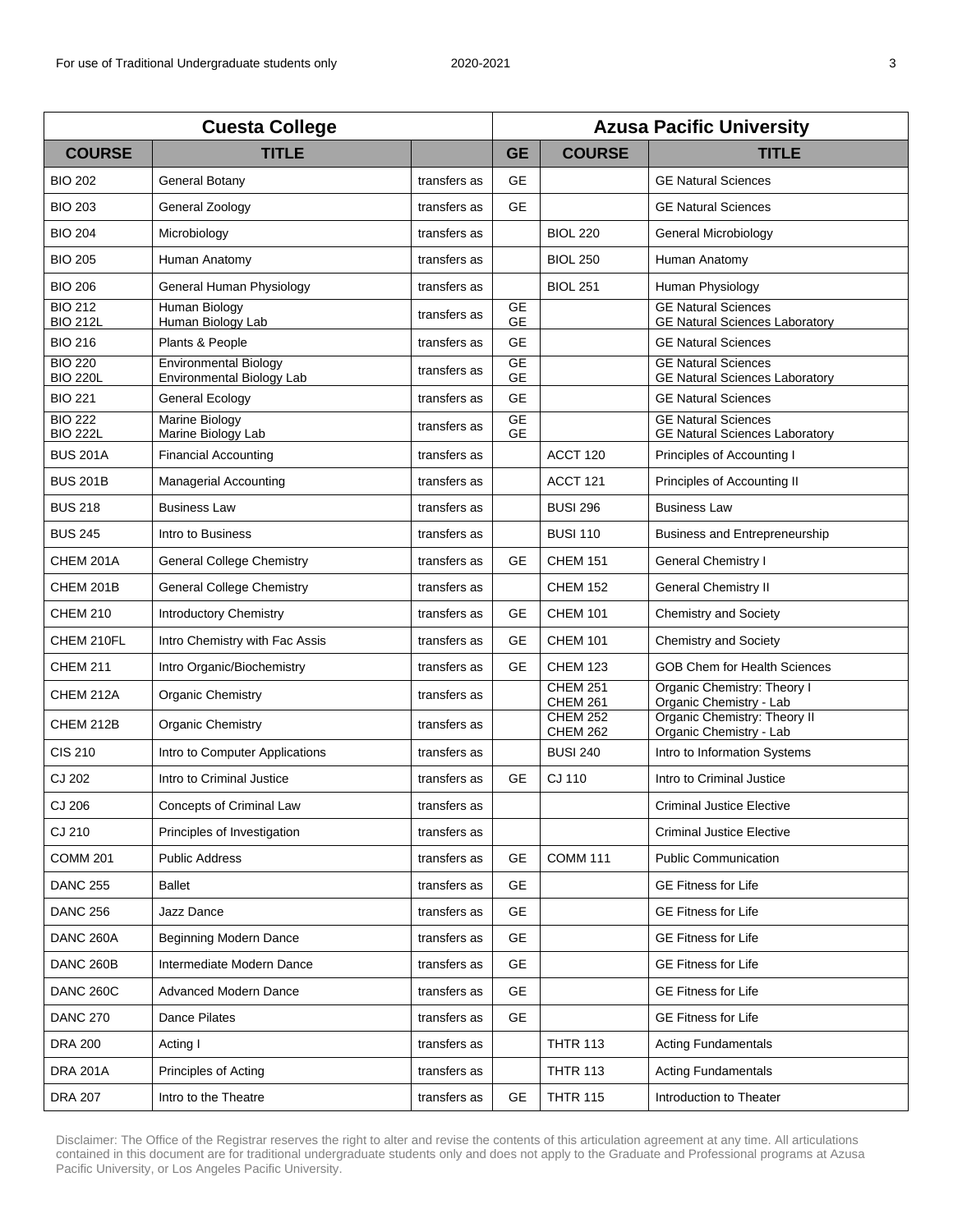| <b>Cuesta College</b> |                                |              | <b>Azusa Pacific University</b> |                 |                                    |  |
|-----------------------|--------------------------------|--------------|---------------------------------|-----------------|------------------------------------|--|
| <b>COURSE</b>         | <b>TITLE</b>                   |              | <b>GE</b>                       | <b>COURSE</b>   | <b>TITLE</b>                       |  |
| <b>DRA 211</b>        | Stagecraft                     | transfers as |                                 | <b>THTR 222</b> | Theatrical Lighting and Sound      |  |
| <b>DRA 211A</b>       | Stagecraft                     | transfers as |                                 | <b>THTR 222</b> | Theatrical Lighting and Sound      |  |
| ECON 201A             | Principles of Macroconomics    | transfers as | <b>GE</b>                       | <b>ECON 250</b> | Principles of Macroeconomics       |  |
| ECON 201B             | Principles of Microconomics    | transfers as |                                 | <b>ECON 251</b> | Principles of Microeconomics       |  |
| <b>ENGL 1A</b>        | <b>English Composition</b>     | transfers as | <b>GE</b>                       | <b>WRIT 110</b> | Writing 1                          |  |
| <b>ENGL 1B</b>        | Intro to Literature            | transfers as | <b>GE</b>                       | <b>ENGL 111</b> | Studies in Literature              |  |
| <b>ENGL 201A</b>      | <b>English Composition</b>     | transfers as | <b>GE</b>                       | <b>WRIT 110</b> | Writing 1                          |  |
| ENGL 201B             | Engl Comp: Intro to Literature | transfers as | <b>GE</b>                       | <b>ENGL 111</b> | Studies in Literature              |  |
| ENGL 212A             | American Literature            | transfers as | <b>GE</b>                       |                 | <b>GE Humanities: Literature</b>   |  |
| ENGL 212B             | American Literature            | transfers as | <b>GE</b>                       |                 | <b>GE Humanities: Literature</b>   |  |
| <b>ENGL 213</b>       | Multicultural Voices in Am Lit | transfers as | <b>GE</b>                       |                 | <b>GE Intercultural Competence</b> |  |
| ENGL 244B             | European Literature            | transfers as | <b>GE</b>                       |                 | <b>GE Humanities: Literature</b>   |  |
| ENGL 245A             | Survey of World Literature     | transfers as | <b>GE</b>                       |                 | <b>GE Humanities: Literature</b>   |  |
| ENGL 245B             | Survey of World Literature II  | transfers as | <b>GE</b>                       |                 | <b>GE Humanities: Literature</b>   |  |
| ENGL 246A             | Survey of British Literature   | transfers as | <b>GE</b>                       | <b>ENGL 222</b> | English Literature to 1789         |  |
| ENGL 246B             | Survey of British Literature   | transfers as | <b>GE</b>                       | <b>ENGL 232</b> | English Literature Since 1789      |  |
| <b>ENGR 245</b>       | <b>Materials Engineering</b>   | transfers as |                                 | <b>ENGR 284</b> | <b>Materials</b>                   |  |
| FAMS <sub>12</sub>    | Human Development: Life Span   | transfers as | <b>GE</b>                       | <b>PSYC 290</b> | Human Growth and Development       |  |
| <b>FMST 212</b>       | Human Development: Lifespan    | transfers as | GE                              | <b>PSYC 290</b> | Human Growth and Development       |  |
| <b>FMST 214</b>       | Family, Relationships & Intima | transfers as |                                 | SOC 230         | <b>Comparative Family Systems</b>  |  |
| FR 201                | French I                       | transfers as | <b>GE</b>                       | <b>FREN 101</b> | Elementary French I                |  |
| FR 202                | French II                      | transfers as | <b>GE</b>                       | <b>FREN 102</b> | <b>Elementary French II</b>        |  |
| FR 203                | French III                     | transfers as |                                 | <b>FREN 201</b> | Intermediate French I              |  |
| FR 204                | French                         | transfers as |                                 | <b>FREN 202</b> | Intermediate French II             |  |
| <b>GEOG 202</b>       | <b>Cultural Geography</b>      | transfers as |                                 | <b>HIST 210</b> | World Geography                    |  |
| <b>GEOL 210</b>       | <b>Physical Geology</b>        | transfers as | GE                              | <b>PHYC 130</b> | Earth Science                      |  |
| <b>GER 201</b>        | German I                       | transfers as | GE                              | <b>GERM 101</b> | Elementary German I                |  |
| <b>GER 202</b>        | German II                      | transfers as | <b>GE</b>                       | <b>GERM 102</b> | <b>Elementary German II</b>        |  |
| <b>GER 203</b>        | German III                     | transfers as |                                 | <b>GERM 201</b> | Intermediate German I              |  |
| <b>GER 204</b>        | German                         | transfers as |                                 | <b>GERM 202</b> | Intermediate German II             |  |
| GOV <sub>2</sub>      | Government of US               | transfers as | <b>GE</b>                       | <b>POLI 150</b> | American Government                |  |
| <b>HDHS 212</b>       | Human Development: Life Span   | transfers as | GE                              | <b>PSYC 290</b> | Human Growth and Development       |  |
| HEED <sub>2</sub>     | <b>Health Education</b>        | transfers as | GE                              | PE 240          | <b>Health Education</b>            |  |
| <b>HEED 202</b>       | <b>Health Education</b>        | transfers as | GE                              | PE 240          | <b>Health Education</b>            |  |
| <b>HEED 203</b>       | Women's Health Issues          | transfers as | <b>GE</b>                       | PE 240          | <b>Health Education</b>            |  |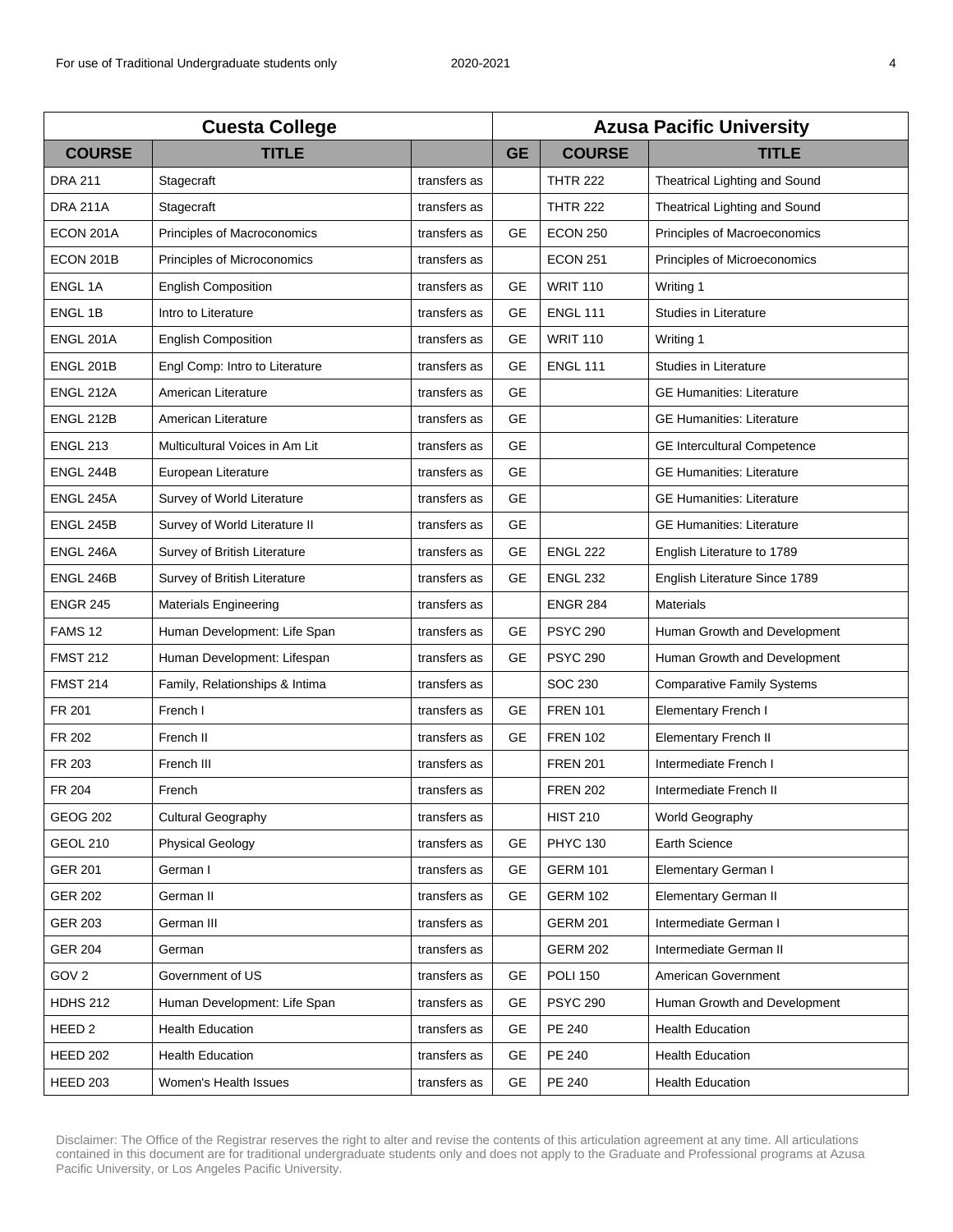| <b>Cuesta College</b> |                                       |              | <b>Azusa Pacific University</b> |                 |                                       |
|-----------------------|---------------------------------------|--------------|---------------------------------|-----------------|---------------------------------------|
| <b>COURSE</b>         | <b>TITLE</b>                          |              | <b>GE</b>                       | <b>COURSE</b>   | <b>TITLE</b>                          |
| <b>HIST 203A</b>      | <b>History of World Civilizations</b> | transfers as | GE                              | <b>HIST 120</b> | World Civilizations to 1648           |
| <b>HIST 203B</b>      | History of World Civilizations        | transfers as | <b>GE</b>                       | <b>HIST 121</b> | <b>World Civilizations Since 1648</b> |
| HIST 204A             | History of Western Civilizatio        | transfers as | <b>GE</b>                       | <b>HIST 120</b> | World Civilizations to 1648           |
| <b>HIST 204B</b>      | History of Western Civilizatio        | transfers as | <b>GE</b>                       | <b>HIST 121</b> | World Civilizations Since 1648        |
| <b>HIST 207A</b>      | History of the United States          | transfers as | <b>GE</b>                       | <b>HIST 151</b> | US History to 1877                    |
| <b>HIST 207B</b>      | History of the United States          | transfers as | <b>GE</b>                       | <b>HIST 152</b> | US History Since 1877                 |
| <b>HIST 208A</b>      | History of Latin America              | transfers as | <b>GE</b>                       |                 | <b>GE Humanities: History</b>         |
| <b>HIST 208B</b>      | History of Latin America              | transfers as | <b>GE</b>                       |                 | <b>GE Humanities: History</b>         |
| <b>HIST 219</b>       | History of the Far East               | transfers as | <b>GE</b>                       |                 | <b>GE Humanities: History</b>         |
| <b>HIST 235</b>       | History of African Civilizatio        | transfers as | <b>GE</b>                       |                 | <b>GE Humanities: History</b>         |
| HIST <sub>7</sub> A   | History of the US                     | transfers as | <b>GE</b>                       |                 | <b>GE Humanities: History</b>         |
| <b>HUMN 218</b>       | Hist of Visual & Performing Ar        | transfers as | <b>GE</b>                       |                 | <b>GE Humanities: Fine Arts</b>       |
| JOUR 201A             | News Writing & Reporting              | transfers as |                                 | <b>JOUR 210</b> | News Writing and Reporting            |
| JOUR 201B             | Intro to Mass Communication           | transfers as |                                 | <b>COMM 200</b> | Intro to Mass Communication           |
| <b>KINA 201</b>       | <b>Weight Training</b>                | transfers as | <b>GE</b>                       |                 | <b>GE Fitness for Life</b>            |
| <b>KINA 202</b>       | Strength Train Sport Perform          | transfers as | <b>GE</b>                       |                 | <b>GE Fitness for Life</b>            |
| <b>KINA 203</b>       | <b>Endurance Circuit Weight Train</b> | transfers as | <b>GE</b>                       |                 | <b>GE Fitness for Life</b>            |
| <b>KINA 204</b>       | Power Lifting                         | transfers as | <b>GE</b>                       |                 | <b>GE Fitness for Life</b>            |
| <b>KINA 205</b>       | <b>Resistance Training</b>            | transfers as | <b>GE</b>                       |                 | <b>GE Fitness for Life</b>            |
| <b>KINA 206</b>       | TRX Full Body Fitness                 | transfers as | <b>GE</b>                       |                 | <b>GE Fitness for Life</b>            |
| <b>KINA 210</b>       | <b>Advanced Weight Training</b>       | transfers as | <b>GE</b>                       |                 | <b>GE Fitness for Life</b>            |
| <b>KINA 212</b>       | Cardio Step Training                  | transfers as | <b>GE</b>                       |                 | <b>GE Fitness for Life</b>            |
| <b>KINA 213</b>       | Zumba                                 | transfers as | <b>GE</b>                       |                 | <b>GE Fitness for Life</b>            |
| <b>KINA 214</b>       | Core Fitness with Cardio              | transfers as | <b>GE</b>                       |                 | <b>GE Fitness for Life</b>            |
| <b>KINA 217</b>       | Kickboxing for Fitness                | transfers as | GE                              |                 | <b>GE Fitness for Life</b>            |
| <b>KINA 222</b>       | <b>Pilates</b>                        | transfers as | <b>GE</b>                       |                 | <b>GE Fitness for Life</b>            |
| <b>KINA 223</b>       | <b>Pilates Barre</b>                  | transfers as | <b>GE</b>                       |                 | <b>GE Fitness for Life</b>            |
| <b>KINA 224</b>       | <b>Core Pilates</b>                   | transfers as | <b>GE</b>                       |                 | <b>GE Fitness for Life</b>            |
| <b>KINA 225</b>       | <b>Ballet Strength/Flexibility</b>    | transfers as | <b>GE</b>                       |                 | <b>GE Fitness for Life</b>            |
| <b>KINA 227</b>       | Indoor Cycling for Fitness            | transfers as | <b>GE</b>                       |                 | <b>GE Fitness for Life</b>            |
| <b>KINA 229</b>       | TRX High Intensity Interval T         | transfers as | <b>GE</b>                       |                 | <b>GE Fitness for Life</b>            |
| <b>KINA 231</b>       | Cardio Bootcamp                       | transfers as | <b>GE</b>                       |                 | <b>GE Fitness for Life</b>            |
| <b>KINA 232</b>       | Cardio Endurance Conditioning         | transfers as | <b>GE</b>                       |                 | <b>GE Fitness for Life</b>            |
| <b>KINA 234</b>       | <b>Cross Fitness Training</b>         | transfers as | <b>GE</b>                       |                 | <b>GE Fitness for Life</b>            |
| <b>KINA 235</b>       | Hiking San Luis Obispo Trails         | transfers as | GE                              |                 | <b>GE Fitness for Life</b>            |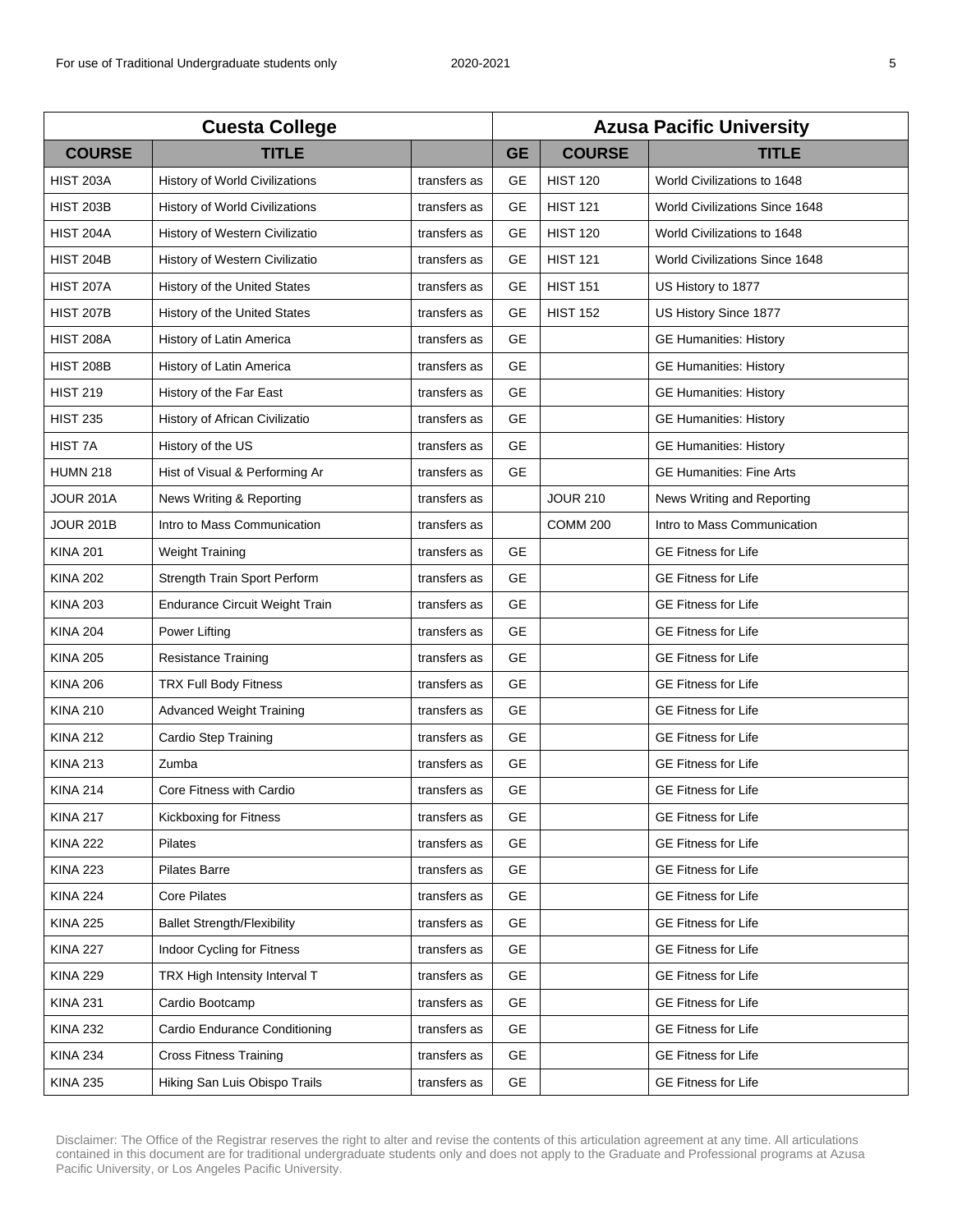| <b>Cuesta College</b> |                                     |              | <b>Azusa Pacific University</b> |                                    |                                                     |  |
|-----------------------|-------------------------------------|--------------|---------------------------------|------------------------------------|-----------------------------------------------------|--|
| <b>COURSE</b>         | <b>TITLE</b>                        |              | <b>GE</b>                       | <b>COURSE</b>                      | <b>TITLE</b>                                        |  |
| <b>KINA 237</b>       | Racquet Sports Lifetime Fitnes      | transfers as | <b>GE</b>                       |                                    | <b>GE Fitness for Life</b>                          |  |
| <b>KINA 245</b>       | Power Yoga                          | transfers as | <b>GE</b>                       |                                    | <b>GE Fitness for Life</b>                          |  |
| <b>KINA 246</b>       | Yoga for Fitness                    | transfers as | <b>GE</b>                       |                                    | <b>GE Fitness for Life</b>                          |  |
| <b>KINA 251</b>       | <b>Distance Running for Success</b> | transfers as | <b>GE</b>                       |                                    | <b>GE Fitness for Life</b>                          |  |
| <b>KINA 252</b>       | Intro to Outdoor Fitness            | transfers as | <b>GE</b>                       |                                    | <b>GE Fitness for Life</b>                          |  |
| <b>KINA 256</b>       | <b>Volleyball Techniques</b>        | transfers as | <b>GE</b>                       |                                    | <b>GE Fitness for Life</b>                          |  |
| <b>KINA 261</b>       | Soccer                              | transfers as | <b>GE</b>                       |                                    | <b>GE Fitness for Life</b>                          |  |
| <b>KINA 271</b>       | <b>Basketball Techniques</b>        | transfers as | <b>GE</b>                       |                                    | <b>GE Fitness for Life</b>                          |  |
| <b>KINA 272</b>       | <b>Fundamentals of Basketball</b>   | transfers as | <b>GE</b>                       |                                    | <b>GE Fitness for Life</b>                          |  |
| <b>KINA 278</b>       | <b>Basketball Lifetime Fitness</b>  | transfers as | <b>GE</b>                       |                                    | <b>GE Fitness for Life</b>                          |  |
| <b>KINA 281</b>       | Softball Fundamentals               | transfers as | <b>GE</b>                       |                                    | <b>GE Fitness for Life</b>                          |  |
| <b>KINA 286</b>       | Adv Baseball Applications           | transfers as | <b>GE</b>                       |                                    | <b>GE Fitness for Life</b>                          |  |
| <b>KINA 287</b>       | <b>Baseball Techniques</b>          | transfers as | <b>GE</b>                       |                                    | <b>GE Fitness for Life</b>                          |  |
| <b>KINA 292</b>       | Swimming & Diving Applications      | transfers as | <b>GE</b>                       |                                    | <b>GE Fitness for Life</b>                          |  |
| <b>KINA 293</b>       | <b>Swimming Techniques</b>          | transfers as | <b>GE</b>                       |                                    | <b>GE Fitness for Life</b>                          |  |
| <b>KINA 294</b>       | Lap Swimming                        | transfers as | <b>GE</b>                       |                                    | <b>GE Fitness for Life</b>                          |  |
| <b>MATH 229</b>       | Trigonometry                        | transfers as | <b>GE</b>                       |                                    | <b>GE Quantitative Literacy</b>                     |  |
| <b>MATH 230</b>       | College Math for Humanities         | transfers as | <b>GE</b>                       |                                    | <b>GE Quantitative Literacy</b>                     |  |
| <b>MATH 231</b>       | Trigonometry w/ Geometric Foun      | transfers as | <b>GE</b>                       |                                    | <b>GE Quantitative Literacy</b>                     |  |
| <b>MATH 232</b>       | College Algebra                     | transfers as | <b>GE</b>                       | <b>MATH 110</b>                    | College Algebra                                     |  |
| <b>MATH 236</b>       | Intro to Applied Statistics         | transfers as | <b>GE</b>                       | <b>MATH 130</b>                    | Introduction to Statistics                          |  |
| <b>MATH 242</b>       | Precalculus Algebra                 | transfers as |                                 | <b>MATH 150</b>                    | Precalculus                                         |  |
| <b>MATH 247</b>       | Intro to Statistics                 | transfers as | <b>GE</b>                       | <b>MATH 130</b>                    | Introduction to Statistics                          |  |
| <b>MATH 255</b>       | Calculus for Business & Manage      | transfers as |                                 | <b>MATH 151</b>                    | <b>Applied Calculus I</b>                           |  |
| MATH 265A             | Analytic Geometry & Calculus        | transfers as |                                 | <b>MATH 165</b>                    | Calculus I                                          |  |
| <b>MATH 265B</b>      | Analytic Geometry & Calculus        | transfers as |                                 | <b>MATH 166</b><br><b>MATH 167</b> | Calculus II<br>Sequences and Series                 |  |
| <b>MATH 283</b>       | Calculus                            | transfers as |                                 | <b>MATH 268</b><br><b>MATH 269</b> | Multivariable Calculus<br>Vector Calculus           |  |
| <b>MATH 287</b>       | Ord Diff Equations & Lin Algeb      | transfers as |                                 | <b>MATH 290</b>                    | Linear Algebra                                      |  |
| MATH <sub>29</sub>    | Trigonometry                        | transfers as | GE                              |                                    | <b>GE Quantitative Literacy</b>                     |  |
| MATH 42               | Precalc Algebra                     | transfers as |                                 | <b>MATH 150</b>                    | Precalculus                                         |  |
| <b>MUS 201</b>        | <b>Fundamentals of Music</b>        | transfers as | <b>GE</b>                       | <b>MUS 120</b>                     | <b>Music Fundamentals</b>                           |  |
| <b>MUS 203A</b>       | <b>Music Theory</b>                 | transfers as | <b>GE</b>                       | <b>MUS 121</b><br><b>MUS 133</b>   | <b>Music Theory I</b><br>Practical Musicianship I   |  |
| <b>MUS 203B</b>       | <b>Music Theory</b>                 | transfers as |                                 | <b>MUS 122</b><br><b>MUS 134</b>   | <b>Music Theory II</b><br>Practical Musicianship II |  |
| <b>MUS 203C</b>       | Music Theory/Counterpoint           | transfers as |                                 | <b>MUS 221</b>                     | Music Theory III                                    |  |
| <b>MUS 220</b>        | <b>Elementary Voice</b>             | transfers as |                                 | <b>MUS 101</b>                     | <b>Beginning Voice Class</b>                        |  |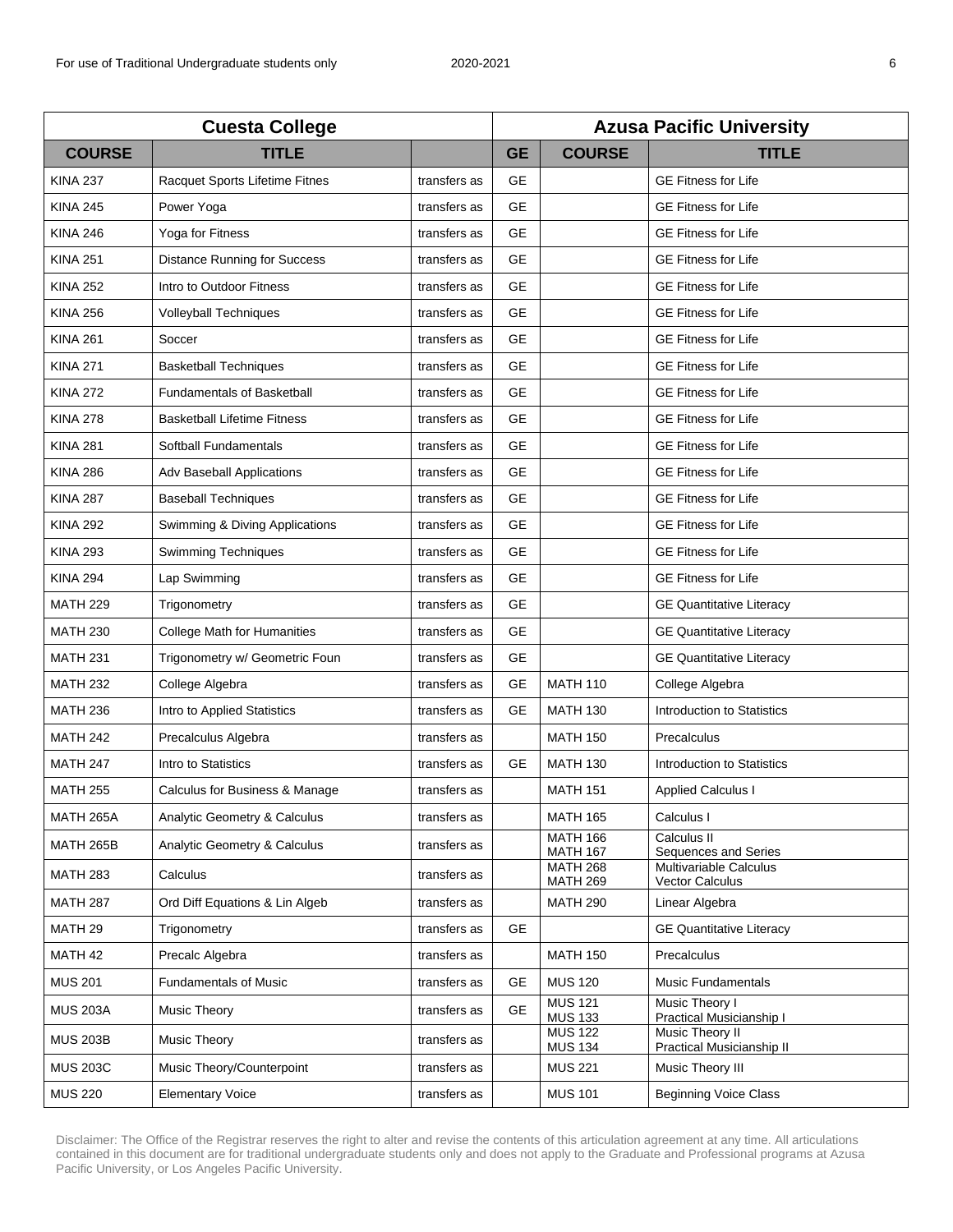| <b>Cuesta College</b>        |                                   | <b>Azusa Pacific University</b> |                        |                 |                                                                     |
|------------------------------|-----------------------------------|---------------------------------|------------------------|-----------------|---------------------------------------------------------------------|
| <b>COURSE</b>                | <b>TITLE</b>                      |                                 | <b>GE</b>              | <b>COURSE</b>   | <b>TITLE</b>                                                        |
| <b>MUS 222</b>               | Intermediate Voice                | transfers as                    |                        | <b>MUS 102</b>  | Intermediate Voice Class                                            |
| <b>MUS 230A</b>              | <b>Music History</b>              | transfers as                    | <b>GE</b>              |                 | <b>GE Humanities: Fine Arts</b>                                     |
| <b>MUS 230B</b>              | <b>Music History</b>              | transfers as                    | <b>GE</b>              |                 | <b>GE Humanities: Fine Arts</b>                                     |
| <b>MUS 233</b>               | Jazz Improvisation                | transfers as                    |                        | <b>MUS 191</b>  | Jazz Improvisation Workshop                                         |
| <b>MUS 235</b>               | Music Appreciation: Classical     | transfers as                    | <b>GE</b>              |                 | <b>GE Humanities: Fine Arts</b>                                     |
| <b>MUS 237</b>               | Music Appreciation: Amer Popul    | transfers as                    | <b>GE</b>              |                 | <b>GE Humanities: Fine Arts</b>                                     |
| <b>MUS 239</b>               | <b>Fundamentals of Music</b>      | transfers as                    | <b>GE</b>              | <b>MUS 120</b>  | Music Fundamentals                                                  |
| <b>MUS 258</b>               | <b>Elementary Piano</b>           | transfers as                    |                        | <b>MUS 103</b>  | <b>Beginning Piano Class</b>                                        |
| <b>MUS 259</b>               | Intermediate Piano                | transfers as                    |                        | <b>MUS 105</b>  | Intermediate Piano Class                                            |
| <b>MUS 270</b>               | <b>Elementary Guitar</b>          | transfers as                    |                        | <b>MUS 110</b>  | <b>Elementary Guitar Methods</b>                                    |
| <b>NUTR 210</b>              | <b>Nutrition</b>                  | transfers as                    |                        | <b>UNRS 120</b> | Fund. of Human Nutrition                                            |
| <b>NUTR 211</b>              | Intro to Nutrition for Health     | transfers as                    |                        | <b>UNRS 120</b> | Fund. of Human Nutrition                                            |
| <b>OCEN 210</b><br>OCEN 210L | Oceanography<br>Oceanography Lab  | transfers as                    | <b>GE</b><br><b>GE</b> |                 | <b>GE Natural Sciences</b><br><b>GE Natural Sciences Laboratory</b> |
| <b>PEAC 206</b>              | Pilates for Health & Fitness      | transfers as                    | <b>GE</b>              |                 | <b>GE Fitness for Life</b>                                          |
| <b>PEAC 210</b>              | Cardiokickboxing                  | transfers as                    | <b>GE</b>              |                 | <b>GE Fitness for Life</b>                                          |
| <b>PEAC 240</b>              | Swimming                          | transfers as                    | <b>GE</b>              | <b>FFL 112</b>  | Fit for Life: Beg Swim & Cond                                       |
| <b>PEAC 241</b>              | Springboard Diving                | transfers as                    | <b>GE</b>              |                 | <b>GE Fitness for Life</b>                                          |
| <b>PEAC 242</b>              | Water Polo                        | transfers as                    | <b>GE</b>              |                 | <b>GE Fitness for Life</b>                                          |
| <b>PEAC 250</b>              | Wrestling                         | transfers as                    | <b>GE</b>              |                 | <b>GE Fitness for Life</b>                                          |
| <b>PEAC 260</b>              | <b>Cycling for Cardio Fitness</b> | transfers as                    | <b>GE</b>              | <b>FFL 109</b>  | Fitness for Life: Cycling                                           |
| <b>PEAC 262</b>              | Yoga                              | transfers as                    | <b>GE</b>              |                 | <b>GE Fitness for Life</b>                                          |
| <b>PEAC 264</b>              | <b>Step Training</b>              | transfers as                    | <b>GE</b>              | <b>FFL 117</b>  | FFL: Cardio Strength Fusion                                         |
| <b>PEAC 265</b>              | <b>Adult Fitness</b>              | transfers as                    | <b>GE</b>              |                 | <b>GE Fitness for Life</b>                                          |
| <b>PEAC 266</b>              | <b>Endurance Conditioning</b>     | transfers as                    | <b>GE</b>              |                 | <b>GE Fitness for Life</b>                                          |
| <b>PEAC 269</b>              | <b>Circuit Weight Training</b>    | transfers as                    | GE                     | <b>FFL 116</b>  | Fit for Life: Weight Training                                       |
| <b>PEAC 270</b>              | <b>Beginning Weight Training</b>  | transfers as                    | <b>GE</b>              | <b>FFL 116</b>  | Fit for Life: Weight Training                                       |
| <b>PEAC 271</b>              | Intermediate Weight Training      | transfers as                    | GЕ                     |                 | <b>GE Fitness for Life</b>                                          |
| <b>PEAC 274</b>              | Distance Running                  | transfers as                    | GЕ                     |                 | <b>GE Fitness for Life</b>                                          |
| <b>PEAC 291</b>              | Baseball                          | transfers as                    | GЕ                     |                 | <b>GE Fitness for Life</b>                                          |
| <b>PEAC 292</b>              | Basketball                        | transfers as                    | GE                     | <b>FFL 110</b>  | Fitness for Life:Basketball                                         |
| <b>PEAC 295</b>              | Soccer                            | transfers as                    | <b>GE</b>              |                 | <b>GE Fitness for Life</b>                                          |
| <b>PEAC 296</b>              | Softball                          | transfers as                    | <b>GE</b>              |                 | <b>GE Fitness for Life</b>                                          |
| <b>PEAD 200</b>              | <b>Adapted Aquatics</b>           | transfers as                    | <b>GE</b>              |                 | <b>GE Fitness for Life</b>                                          |
| <b>PEAD 205</b>              | Adapted Fitness: Weight Traini    | transfers as                    | GE                     |                 | <b>GE Fitness for Life</b>                                          |
| <b>PEAT 225</b>              | Intercollegiate Baseball: Men     | transfers as                    | GE                     |                 | <b>GE Fitness for Life</b>                                          |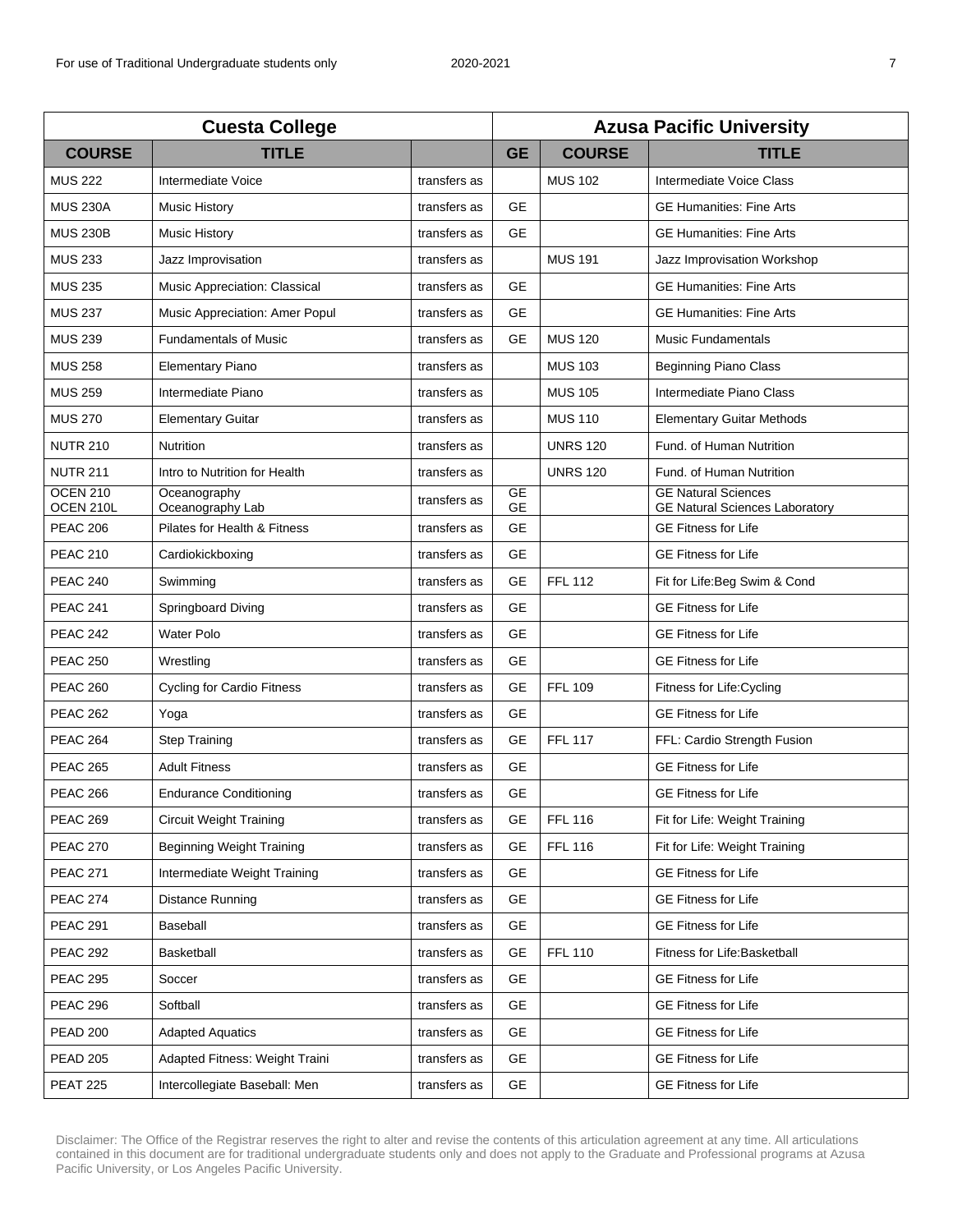| <b>Cuesta College</b>          |                                                       |              | <b>Azusa Pacific University</b> |                 |                                                                     |  |
|--------------------------------|-------------------------------------------------------|--------------|---------------------------------|-----------------|---------------------------------------------------------------------|--|
| <b>COURSE</b>                  | <b>TITLE</b>                                          |              | <b>GE</b>                       | <b>COURSE</b>   | <b>TITLE</b>                                                        |  |
| <b>PEAT 226</b>                | Intercollegiate Basketball: Me                        | transfers as | <b>GE</b>                       |                 | <b>GE Fitness for Life</b>                                          |  |
| <b>PEAT 227</b>                | Intercollegiate Basketball: Wo                        | transfers as | <b>GE</b>                       |                 | <b>GE Fitness for Life</b>                                          |  |
| PEAT 228                       | Intercollegiate Cross Country                         | transfers as | <b>GE</b>                       |                 | <b>GE Fitness for Life</b>                                          |  |
| <b>PEAT 231</b>                | Intercollegiate Softball: Wome                        | transfers as | <b>GE</b>                       |                 | <b>GE Fitness for Life</b>                                          |  |
| <b>PEAT 232</b>                | Swimming & Diving                                     | transfers as | GE                              |                 | <b>GE Fitness for Life</b>                                          |  |
| <b>PEAT 233</b>                | Intercollegiate Tennis                                | transfers as | <b>GE</b>                       |                 | <b>GE Fitness for Life</b>                                          |  |
| <b>PEAT 234</b>                | Intercollegiate Track & Field                         | transfers as | <b>GE</b>                       |                 | <b>GE Fitness for Life</b>                                          |  |
| <b>PEAT 235</b>                | Intercollegiate Volleyball: Wo                        | transfers as | <b>GE</b>                       |                 | <b>GE Fitness for Life</b>                                          |  |
| <b>PEAT 236</b>                | Intercollegiate Water Polo                            | transfers as | <b>GE</b>                       |                 | <b>GE Fitness for Life</b>                                          |  |
| <b>PEAT 237</b>                | Intercollegiate Wrestling                             | transfers as | <b>GE</b>                       |                 | <b>GE Fitness for Life</b>                                          |  |
| <b>PEAT 238</b>                | Intercollegiate Women's Soccer                        | transfers as | <b>GE</b>                       |                 | <b>GE Fitness for Life</b>                                          |  |
| <b>PEAT 239</b>                | Intercollegiate Women's Water                         | transfers as | <b>GE</b>                       |                 | <b>GE Fitness for Life</b>                                          |  |
| <b>PETH 220</b>                | <b>Wellness: Personalized Fitness</b>                 | transfers as | <b>GE</b>                       | <b>PE 240</b>   | <b>Health Education</b>                                             |  |
| <b>PETH 221</b>                | Water Safety Instructor                               | transfers as |                                 | <b>PE 114</b>   | Water Safety Instr(WSI) Course                                      |  |
| <b>PETH 222</b>                | <b>Lifeguard Training</b>                             | transfers as |                                 | PE 113          | Lifeguard Training                                                  |  |
| <b>PHIL 206</b>                | Intro to Philosophy                                   | transfers as | <b>GE</b>                       | <b>PHIL 100</b> | Introduction to Philosophy                                          |  |
| <b>PHYS 205A</b>               | <b>General Physics</b>                                | transfers as | <b>GE</b>                       | <b>PHYC 151</b> | Physics for Life Sciences I                                         |  |
| <b>PHYS 205B</b>               | <b>General Physics</b>                                | transfers as |                                 | <b>PHYC 152</b> | Physics for Life Sciences II                                        |  |
| <b>PHYS 208A</b>               | Principles of Physics                                 | transfers as | GE                              | <b>PHYC 161</b> | Physics for Sci & Engineer I                                        |  |
| <b>PHYS 208B</b>               | <b>Principles of Physics</b>                          | transfers as |                                 | <b>PHYC 162</b> | Physics for Sci & Engineer II                                       |  |
| POLS <sub>2</sub>              | <b>US Government &amp; Politics</b>                   | transfers as | <b>GE</b>                       | <b>POLI 150</b> | American Government                                                 |  |
| <b>POLS 201</b>                | Intro to Political Science                            | transfers as |                                 | <b>POLI 160</b> | Introduction to Politics                                            |  |
| <b>POLS 202</b>                | Government & Politics of US                           | transfers as | <b>GE</b>                       | <b>POLI 150</b> | American Government                                                 |  |
| <b>POLS 204</b>                | <b>World Politics</b>                                 | transfers as | <b>GE</b>                       |                 | GE Civic Know. & Engagement                                         |  |
| <b>POLS 206</b>                | <b>Comparative Government</b>                         | transfers as | GE                              |                 | GE Civic Know. & Engagement                                         |  |
| <b>PSCI 201A</b><br>PSCI 201AL | Phys Sci: Physics & Chemistry<br>Physical Science Lab | transfers as | <b>GE</b><br><b>GE</b>          |                 | <b>GE Natural Sciences</b><br><b>GE Natural Sciences Laboratory</b> |  |
| <b>PSCI 210</b>                | Survey of Chemistry & Physics                         | transfers as | <b>GE</b>                       |                 | <b>GE Natural Sciences</b>                                          |  |
| <b>PSCI 211</b>                | Earth Science                                         | transfers as | GЕ                              |                 | <b>GE Natural Sciences</b>                                          |  |
| <b>PSYC 201</b>                | <b>Introductory Psychology</b>                        | transfers as | <b>GE</b>                       | <b>PSYC 110</b> | General Psychology                                                  |  |
| <b>PSYC 201A</b>               | <b>Introductory Psychology</b>                        | transfers as | GE                              | <b>PSYC 110</b> | General Psychology                                                  |  |
| <b>PSYC 206</b>                | Intro to Social Psychology                            | transfers as | <b>GE</b>                       |                 | <b>GE Social Sciences</b>                                           |  |
| <b>SOC 201A</b>                | Intro to Sociology                                    | transfers as | <b>GE</b>                       | <b>SOC 120</b>  | Introduction to Sociology                                           |  |
| <b>SOC 202</b>                 | Social Problems                                       | transfers as |                                 | SOC 225         | <b>Contemporary Social Problems</b>                                 |  |
| <b>SPAN 201</b>                | Spanish I                                             | transfers as | GЕ                              | <b>SPAN 101</b> | Elementary Spanish I                                                |  |
| <b>SPAN 202</b>                | Spanish II                                            | transfers as | <b>GE</b>                       | <b>SPAN 102</b> | Elementary Spanish II                                               |  |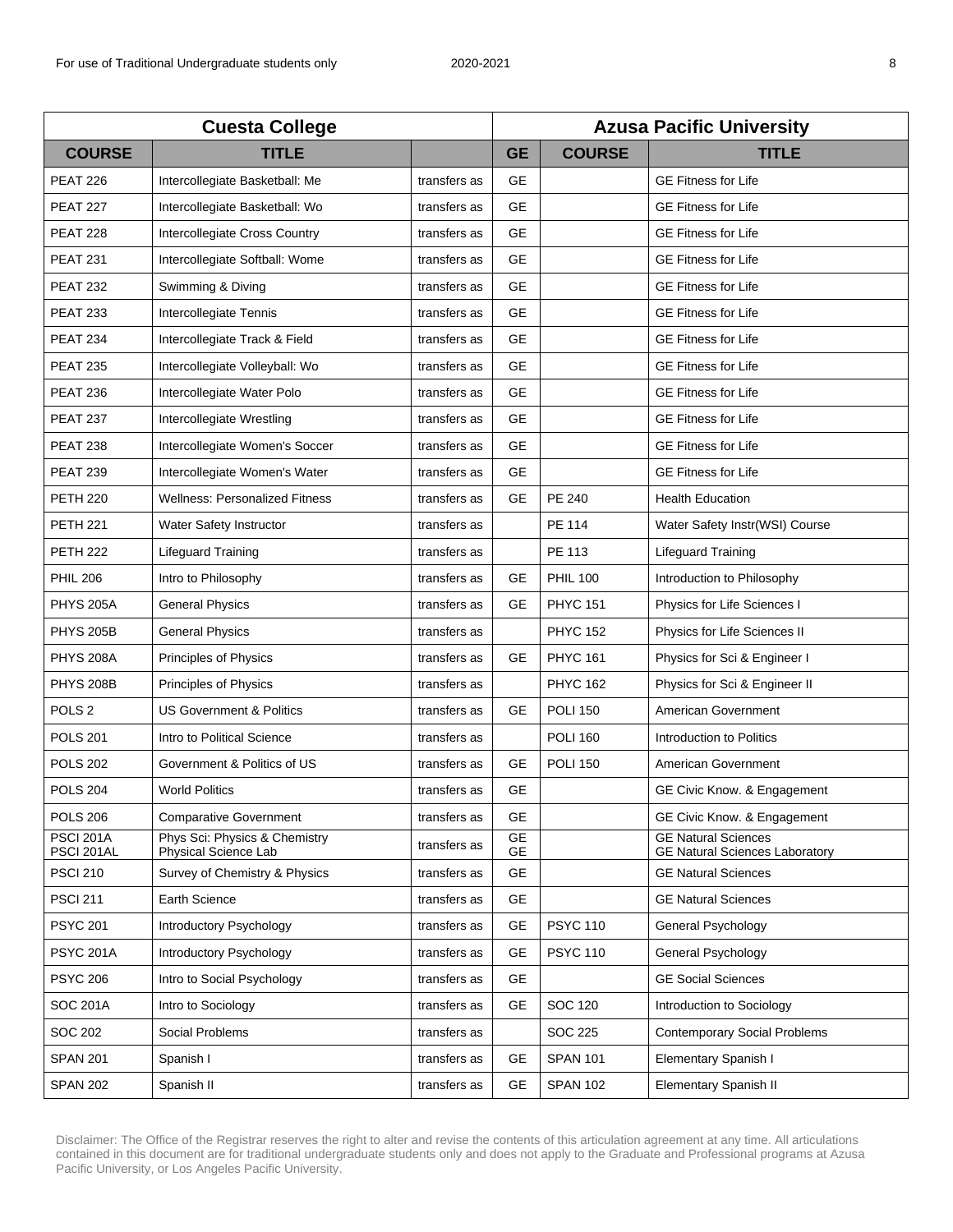| <b>Cuesta College</b> |                       |              | <b>Azusa Pacific University</b> |                 |                             |
|-----------------------|-----------------------|--------------|---------------------------------|-----------------|-----------------------------|
| <b>COURSE</b>         | TITLE                 |              | <b>GE</b>                       | <b>COURSE</b>   | TITLE                       |
| <b>SPAN 203</b>       | Spanish III           | transfers as |                                 | <b>SPAN 201</b> | Intermediate Spanish I      |
| <b>SPAN 204</b>       | Spanish IV            | transfers as |                                 | <b>SPAN 202</b> | Intermediate Spanish II     |
| SPCM 201A             | <b>Public Address</b> | transfers as | GE                              | <b>COMM 111</b> | <b>Public Communication</b> |